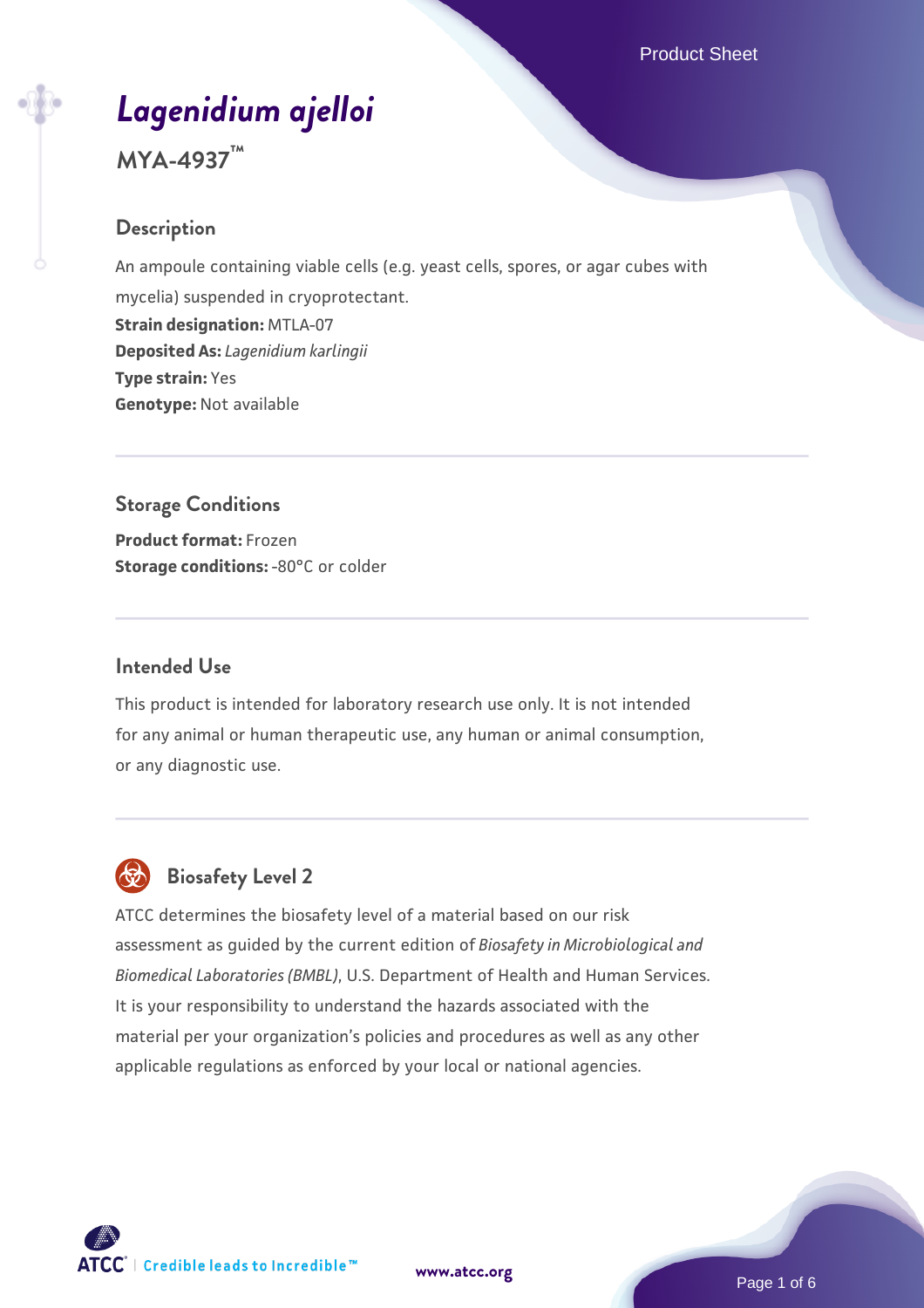ATCC highly recommends that appropriate personal protective equipment is always used when handling vials. For cultures that require storage in liquid nitrogen, it is important to note that some vials may leak when submersed in liquid nitrogen and will slowly fill with liquid nitrogen. Upon thawing, the conversion of the liquid nitrogen back to its gas phase may result in the vial exploding or blowing off its cap with dangerous force creating flying debris. Unless necessary, ATCC recommends that these cultures be stored in the vapor phase of liquid nitrogen rather than submersed in liquid nitrogen.

# **Certificate of Analysis**

For batch-specific test results, refer to the applicable certificate of analysis that can be found at www.atcc.org.

#### **Growth Conditions**

**Medium:**  [ATCC Medium 28: Emmons' modification of Sabouraud's agar/broth](https://www.atcc.org/-/media/product-assets/documents/microbial-media-formulations/2/8/atcc-medium-28.pdf?rev=0da0c58cc2a343eeae735016b70809bb) [ATCC Medium 307: Cornmeal agar](https://www.atcc.org/-/media/product-assets/documents/microbial-media-formulations/3/0/7/atcc-medium-307.pdf?rev=5cd8aaa5fcde44f5873396cc2a06f590) [ATCC Medium 663: PYG medium](https://www.atcc.org/-/media/product-assets/documents/microbial-media-formulations/6/6/3/atcc-medium-663.pdf?rev=39d2fb8d4f224afdb850fb1c1ce4c471) **Temperature:** 30-37°C **Atmosphere:** Aerobic

#### **Handling Procedures**

**Frozen ampoules** packed in dry ice should either be thawed immediately or stored in liquid nitrogen. If liquid nitrogen storage facilities are not available, frozen ampoules may be stored at or below -70°C for approximately one

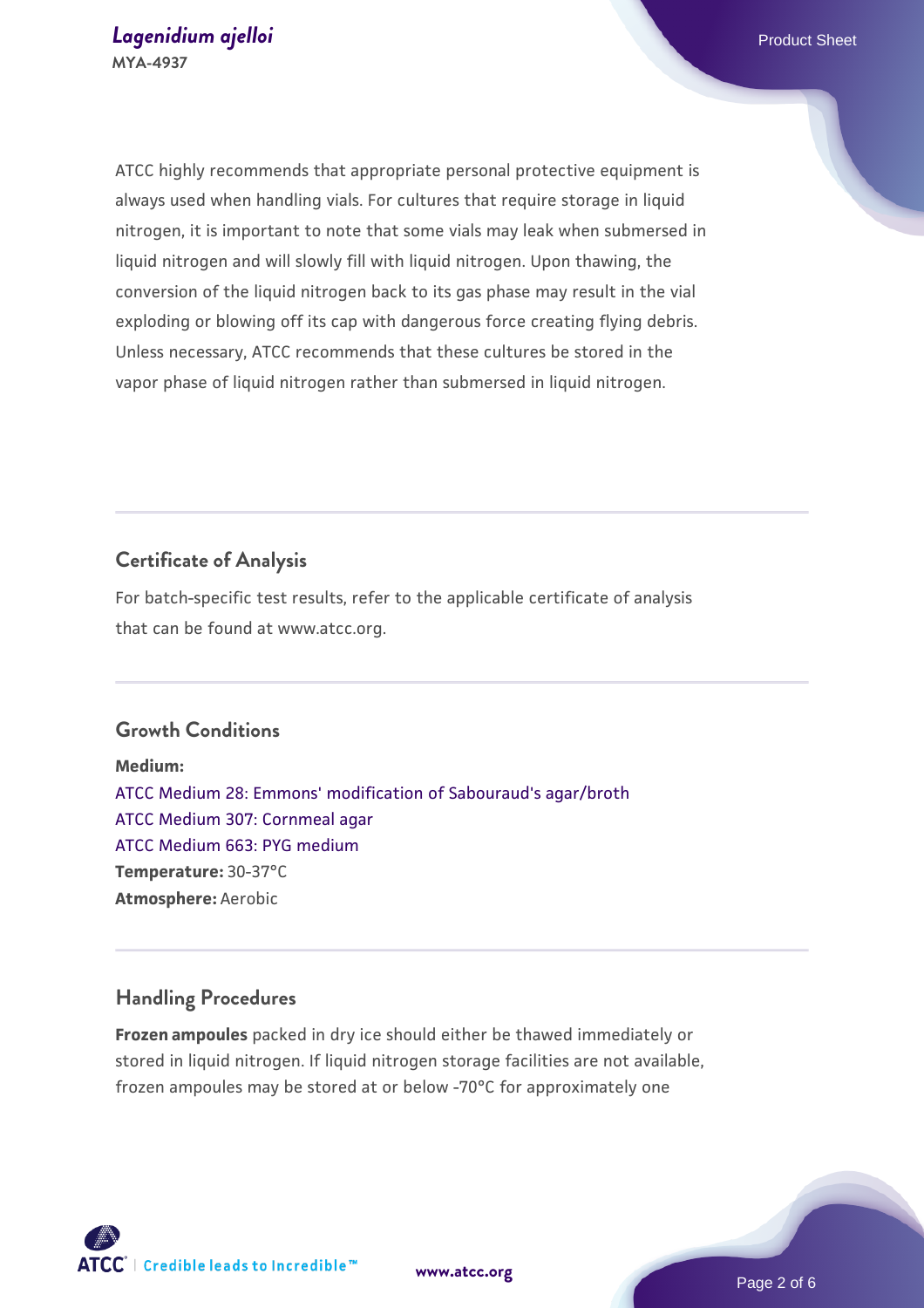# **[Lagenidium ajelloi](https://www.atcc.org/products/mya-4937)** Product Sheet

**MYA-4937**

week. **Do not under any circumstance store frozen ampoules at refrigerator freezer temperatures (generally -20°C).** Storage of frozen material at this temperature will result in the death of the culture.

- 1. To thaw a frozen ampoule, place in a **25°C to 30°C** water bath, until just thawed (**approximately 5 minutes**). Immerse the ampoule just sufficient to cover the frozen material. Do not agitate the ampoule.
- 2. Immediately after thawing, wipe down ampoule with 70% ethanol and aseptically transfer at least 50 µL (or 2-3 agar cubes) of the content onto a plate or broth with medium recommended.
- Incubate the inoculum/strain at the temperature and conditions 3. recommended.
- 4. Inspect for growth of the inoculum/strain regularly. The sign of viability is noticeable typically after 6-8 days of incubation. However, the time necessary for significant growth will vary from strain to strain.

**Morphology:** After 15 days on Emmons' modification of Sabouraud's medium at 30°C, colony is cream-colored, raised, wrinkled. Swollen, elongated structures are guttulate, variably shaped, some are papillate.

#### **Notes**

Animal pathogen Additional, updated information on this product may be available on the ATCC ® web site at www.atcc.org.

#### **Material Citation**

If use of this material results in a scientific publication, please cite the material in the following manner: *Lagenidium ajelloi* (ATCC MYA-4937)

#### **References**

References and other information relating to this material are available at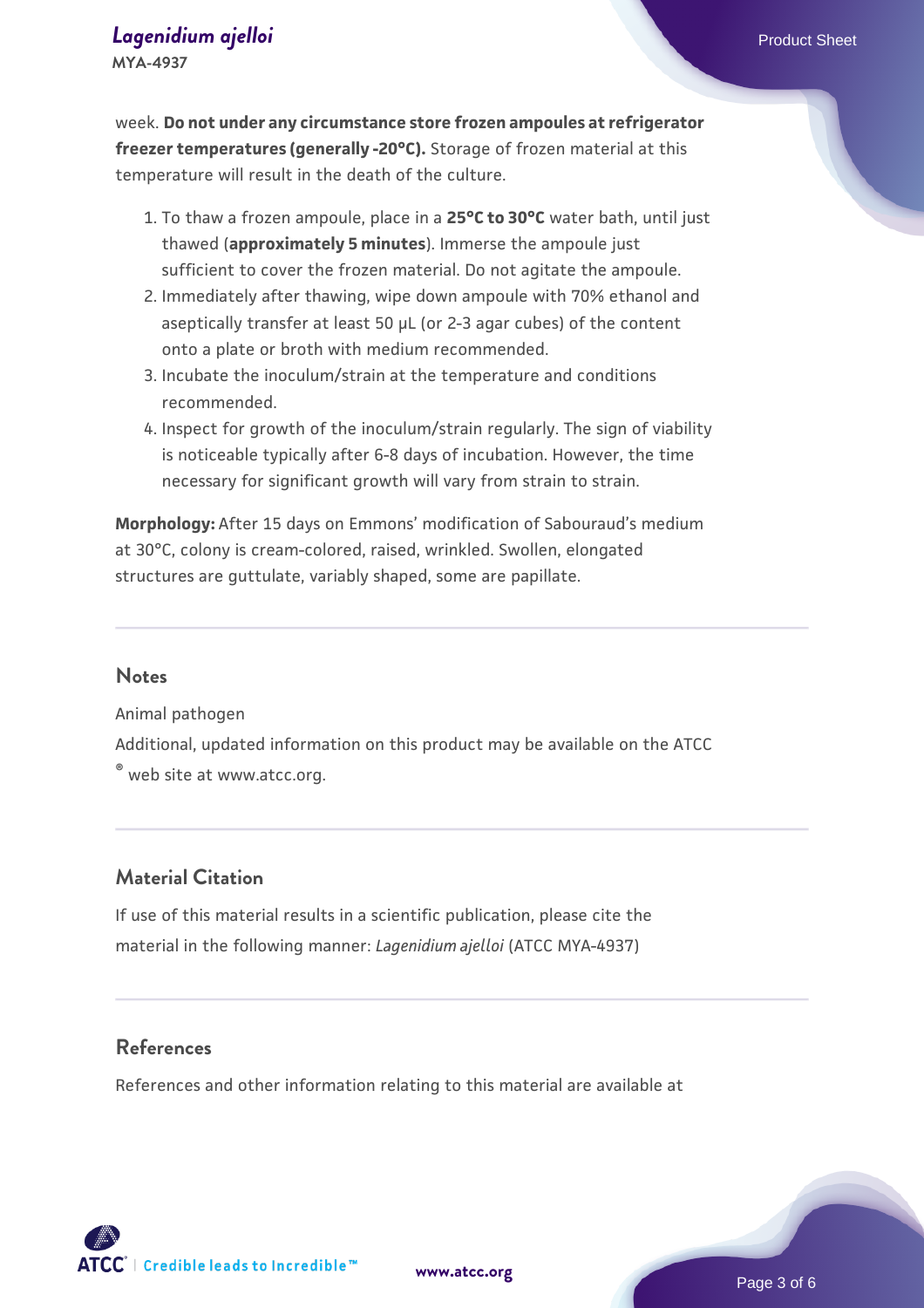# **[Lagenidium ajelloi](https://www.atcc.org/products/mya-4937)** Product Sheet

**MYA-4937**

www.atcc.org.

# **Warranty**

The product is provided 'AS IS' and the viability of ATCC® products is warranted for 30 days from the date of shipment, provided that the customer has stored and handled the product according to the information included on the product information sheet, website, and Certificate of Analysis. For living cultures, ATCC lists the media formulation and reagents that have been found to be effective for the product. While other unspecified media and reagents may also produce satisfactory results, a change in the ATCC and/or depositor-recommended protocols may affect the recovery, growth, and/or function of the product. If an alternative medium formulation or reagent is used, the ATCC warranty for viability is no longer valid. Except as expressly set forth herein, no other warranties of any kind are provided, express or implied, including, but not limited to, any implied warranties of merchantability, fitness for a particular purpose, manufacture according to cGMP standards, typicality, safety, accuracy, and/or noninfringement.

#### **Disclaimers**

This product is intended for laboratory research use only. It is not intended for any animal or human therapeutic use, any human or animal consumption, or any diagnostic use. Any proposed commercial use is prohibited without a license from ATCC.

While ATCC uses reasonable efforts to include accurate and up-to-date information on this product sheet, ATCC makes no warranties or representations as to its accuracy. Citations from scientific literature and patents are provided for informational purposes only. ATCC does not warrant that such information has been confirmed to be accurate or complete and



**[www.atcc.org](http://www.atcc.org)**

Page 4 of 6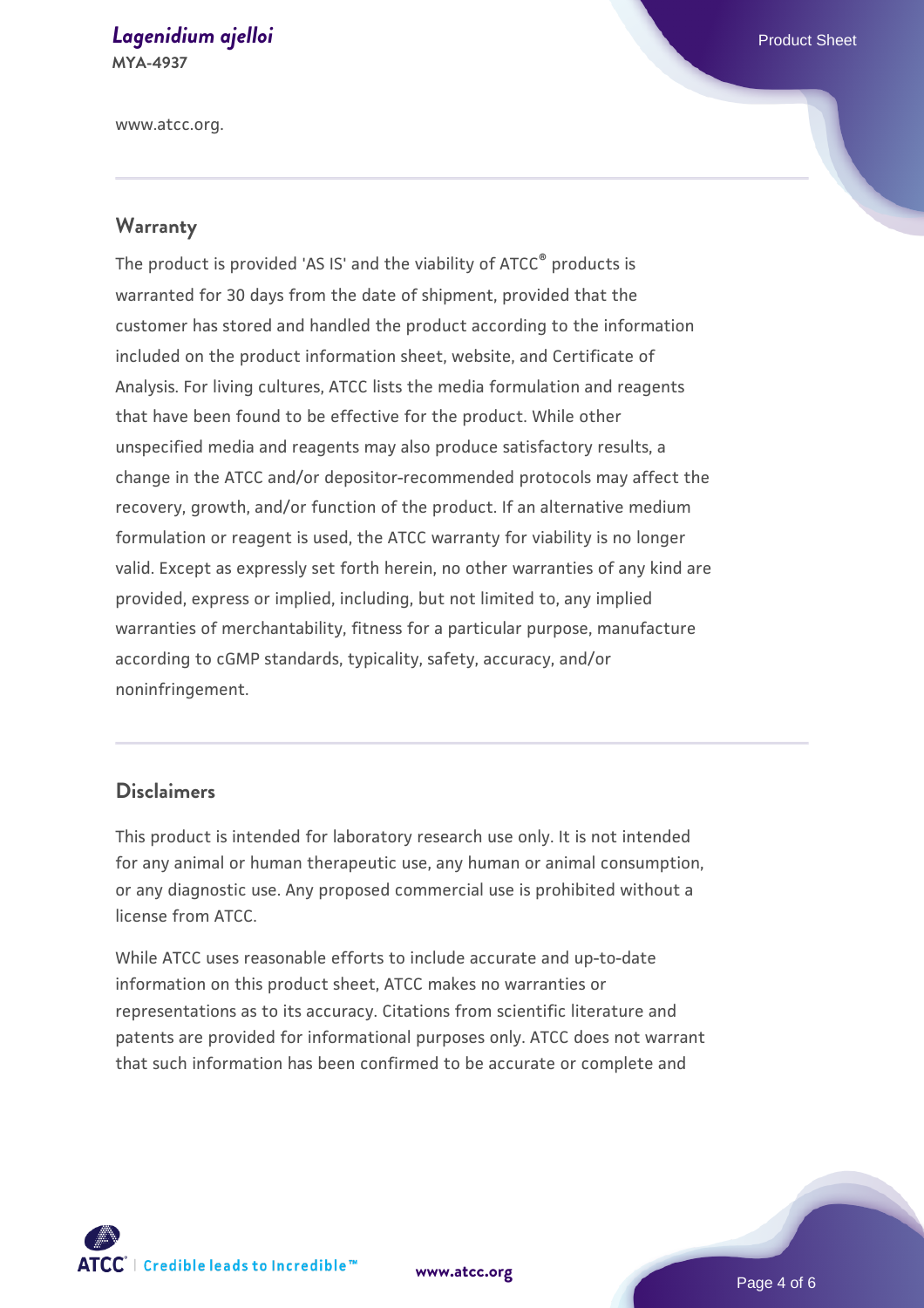the customer bears the sole responsibility of confirming the accuracy and completeness of any such information.

This product is sent on the condition that the customer is responsible for and assumes all risk and responsibility in connection with the receipt, handling, storage, disposal, and use of the ATCC product including without limitation taking all appropriate safety and handling precautions to minimize health or environmental risk. As a condition of receiving the material, the customer agrees that any activity undertaken with the ATCC product and any progeny or modifications will be conducted in compliance with all applicable laws, regulations, and guidelines. This product is provided 'AS IS' with no representations or warranties whatsoever except as expressly set forth herein and in no event shall ATCC, its parents, subsidiaries, directors, officers, agents, employees, assigns, successors, and affiliates be liable for indirect, special, incidental, or consequential damages of any kind in connection with or arising out of the customer's use of the product. While reasonable effort is made to ensure authenticity and reliability of materials on deposit, ATCC is not liable for damages arising from the misidentification or misrepresentation of such materials.

Please see the material transfer agreement (MTA) for further details regarding the use of this product. The MTA is available at www.atcc.org.

#### **Copyright and Trademark Information**

© ATCC 2021. All rights reserved. ATCC is a registered trademark of the American Type Culture Collection.

#### **Revision**

This information on this document was last updated on 2021-05-20

#### **Contact Information**



**[www.atcc.org](http://www.atcc.org)**